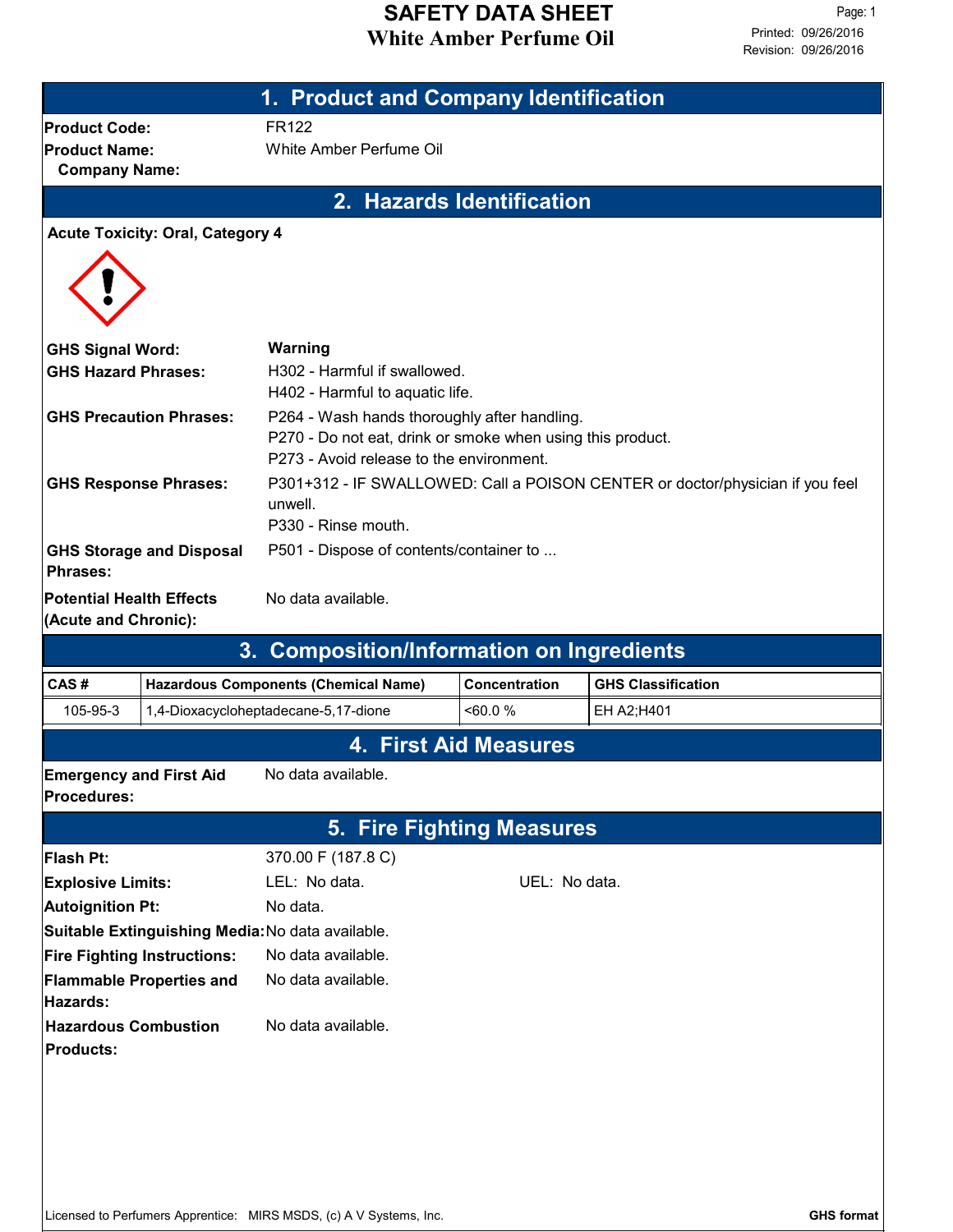#### **White Amber Perfume Oil SAFETY DATA SHEET**

# **6. Accidental Release Measures Steps To Be Taken In Case** No data available. **Material Is Released Or Spilled: 7. Handling and Storage Precautions To Be Taken in** No data available. **Handling: 8. Exposure Controls/Personal Protection CAS # Partial Chemical Name OSHA TWA ACGIH TWA Other Limits** 105-95-3 1,4-Dioxacycloheptadecane-5,17-dione No data. No data. No data. No data. **Respiratory Equipment** No data available. **(Specify Type): Eye Protection:** No data available. **Protective Gloves:** No data available. **Other Protective Clothing:** No data available. **Engineering Controls** No data available. **(Ventilation etc.): 9. Physical and Chemical Properties** Physical States: [ ] Gas [ ] Liquid [ ] Solid **Melting Point:** No data. **Boiling Point:** No data. **Flash Pt:** 370.00 F (187.8 C) **Explosive Limits:** LEL: No data. When the UEL: No data. **Vapor Pressure (vs. Air or mm Hg):** No data. **Vapor Density (vs. Air = 1):** No data. **Evaporation Rate:** No data. **pH:** No data. **Appearance and Odor:** No data available. **Flammability (solid, gas):** No data available. **Specific Gravity (Water = 1):** No data. **Solubility in Water:** No data. **Decomposition Temperature:** No data. **Autoignition Pt:** No data. **Viscosity:** No data. **Octanol/Water Partition Coefficient:** No data.

Licensed to Perfumers Apprentice: MIRS MSDS, (c) A V Systems, Inc. **GHS format GHS format**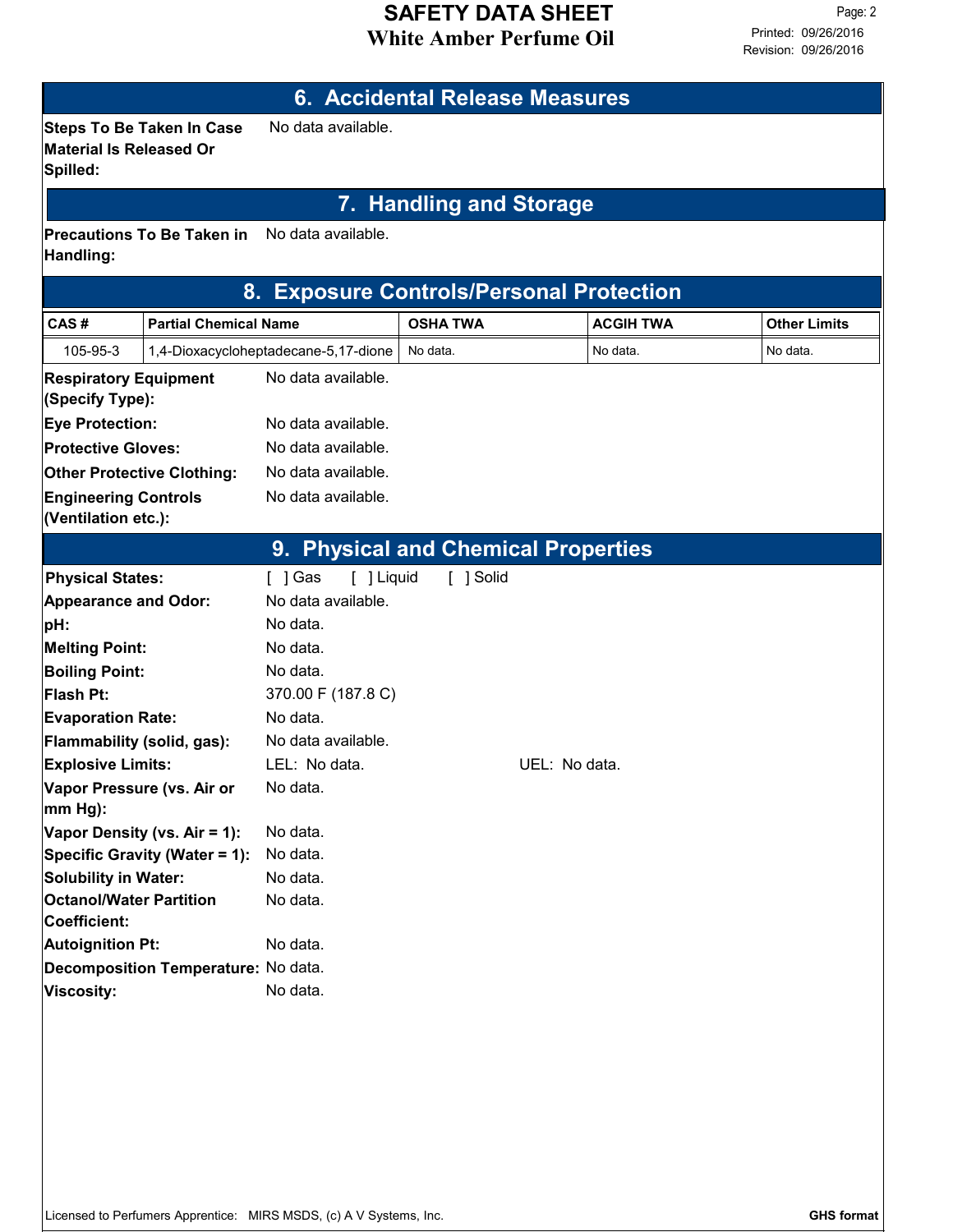## **White Amber Perfume Oil SAFETY DATA SHEET**

| <b>10. Stability and Reactivity</b>                                                                                                                                                                                                                                                                                                              |                                             |                    |                                                                        |              |                           |              |  |  |
|--------------------------------------------------------------------------------------------------------------------------------------------------------------------------------------------------------------------------------------------------------------------------------------------------------------------------------------------------|---------------------------------------------|--------------------|------------------------------------------------------------------------|--------------|---------------------------|--------------|--|--|
| Stability:                                                                                                                                                                                                                                                                                                                                       |                                             | Unstable [ ]       | Stable [X]                                                             |              |                           |              |  |  |
| <b>Conditions To Avoid -</b><br>Instability:                                                                                                                                                                                                                                                                                                     |                                             | No data available. |                                                                        |              |                           |              |  |  |
| Incompatibility - Materials To No data available.<br>Avoid:                                                                                                                                                                                                                                                                                      |                                             |                    |                                                                        |              |                           |              |  |  |
| Hazardous Decomposition or No data available.<br>Byproducts:                                                                                                                                                                                                                                                                                     |                                             |                    |                                                                        |              |                           |              |  |  |
| Possibility of Hazardous<br><b>Reactions:</b>                                                                                                                                                                                                                                                                                                    |                                             |                    | Will occur $\begin{bmatrix} 1 \\ 1 \end{bmatrix}$ Will not occur $[X]$ |              |                           |              |  |  |
| <b>Conditions To Avoid -</b><br><b>Hazardous Reactions:</b>                                                                                                                                                                                                                                                                                      | No data available.                          |                    |                                                                        |              |                           |              |  |  |
|                                                                                                                                                                                                                                                                                                                                                  |                                             |                    | <b>11. Toxicological Information</b>                                   |              |                           |              |  |  |
| <b>Toxicological Information:</b>                                                                                                                                                                                                                                                                                                                |                                             | No data available. |                                                                        |              |                           |              |  |  |
| Carcinogenicity:                                                                                                                                                                                                                                                                                                                                 |                                             | NTP? No            | IARC Monographs? No                                                    |              | <b>OSHA Regulated? No</b> |              |  |  |
|                                                                                                                                                                                                                                                                                                                                                  |                                             |                    | <b>12. Ecological Information</b>                                      |              |                           |              |  |  |
|                                                                                                                                                                                                                                                                                                                                                  |                                             | No data available. |                                                                        |              |                           |              |  |  |
|                                                                                                                                                                                                                                                                                                                                                  |                                             |                    | <b>13. Disposal Considerations</b>                                     |              |                           |              |  |  |
| <b>Waste Disposal Method:</b>                                                                                                                                                                                                                                                                                                                    |                                             | No data available. |                                                                        |              |                           |              |  |  |
|                                                                                                                                                                                                                                                                                                                                                  |                                             |                    | <b>14. Transport Information</b>                                       |              |                           |              |  |  |
| <b>LAND TRANSPORT (US DOT):</b>                                                                                                                                                                                                                                                                                                                  |                                             |                    |                                                                        |              |                           |              |  |  |
| <b>DOT Proper Shipping Name: Not Regulated.</b><br><b>DOT Hazard Class:</b><br><b>UN/NA Number:</b>                                                                                                                                                                                                                                              |                                             |                    |                                                                        |              |                           |              |  |  |
| <b>MARINE TRANSPORT (IMDG/IMO):</b>                                                                                                                                                                                                                                                                                                              |                                             |                    |                                                                        |              |                           |              |  |  |
| <b>IMDG/IMO Shipping Name:</b><br>Environmentally hazardous substances, liquid, n.o.s.<br><b>UN Number:</b><br>3082<br>Ш<br><b>Packing Group:</b>                                                                                                                                                                                                |                                             |                    |                                                                        |              |                           |              |  |  |
| <b>Hazard Class:</b>                                                                                                                                                                                                                                                                                                                             |                                             |                    |                                                                        |              | <b>IMDG MFAG Number:</b>  |              |  |  |
| <b>IMDG EMS Page:</b>                                                                                                                                                                                                                                                                                                                            |                                             |                    |                                                                        |              |                           |              |  |  |
| AIR TRANSPORT (ICAO/IATA):                                                                                                                                                                                                                                                                                                                       |                                             |                    |                                                                        |              |                           |              |  |  |
| <b>ICAO/IATA Shipping Name:</b><br><b>UN Number:</b>                                                                                                                                                                                                                                                                                             |                                             | 3082               | Environmentally hazardous substances, liquid, n.o.s.                   |              | <b>Packing Group:</b>     | III          |  |  |
| <b>Hazard Class:</b>                                                                                                                                                                                                                                                                                                                             |                                             |                    |                                                                        |              |                           |              |  |  |
| <b>15. Regulatory Information</b>                                                                                                                                                                                                                                                                                                                |                                             |                    |                                                                        |              |                           |              |  |  |
| EPA SARA (Superfund Amendments and Reauthorization Act of 1986) Lists                                                                                                                                                                                                                                                                            |                                             |                    |                                                                        |              |                           |              |  |  |
| CAS#                                                                                                                                                                                                                                                                                                                                             | <b>Hazardous Components (Chemical Name)</b> |                    |                                                                        | S. 302 (EHS) | S. 304 RQ                 | S. 313 (TRI) |  |  |
| 105-95-3                                                                                                                                                                                                                                                                                                                                         | 1,4-Dioxacycloheptadecane-5,17-dione        |                    |                                                                        | No           | No                        | No           |  |  |
| Acute (immediate) Health Hazard<br>This material meets the EPA [X] Yes [ ] No<br>[ ] Yes [X] No<br>Chronic (delayed) Health Hazard<br>'Hazard Categories' defined<br>for SARA Title III Sections<br>[ ] Yes [X] No Fire Hazard<br>[ ] Yes [X] No Sudden Release of Pressure Hazard<br>$ 311/312$ as indicated:<br>[ ] Yes [X] No Reactive Hazard |                                             |                    |                                                                        |              |                           |              |  |  |
| Licensed to Perfumers Apprentice: MIRS MSDS, (c) A V Systems, Inc.<br><b>GHS format</b>                                                                                                                                                                                                                                                          |                                             |                    |                                                                        |              |                           |              |  |  |

 $\label{eq:2.1} \frac{1}{2} \sum_{i=1}^n \frac{1}{2} \sum_{i=1}^n \frac{1}{2} \sum_{i=1}^n \frac{1}{2} \sum_{i=1}^n \frac{1}{2} \sum_{i=1}^n \frac{1}{2} \sum_{i=1}^n \frac{1}{2} \sum_{i=1}^n \frac{1}{2} \sum_{i=1}^n \frac{1}{2} \sum_{i=1}^n \frac{1}{2} \sum_{i=1}^n \frac{1}{2} \sum_{i=1}^n \frac{1}{2} \sum_{i=1}^n \frac{1}{2} \sum_{i=1}^n \frac{$